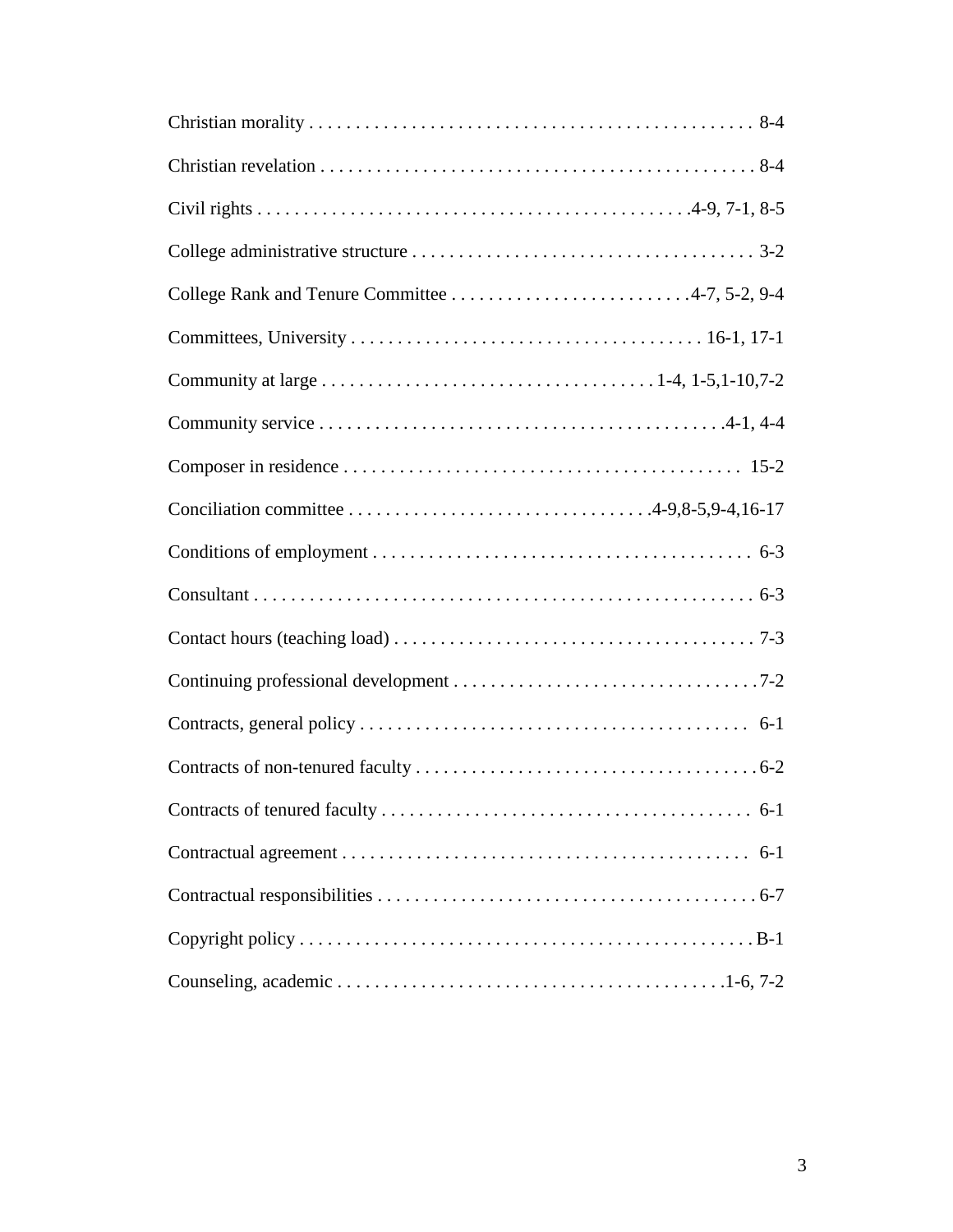| $4 - 3$ |
|---------|
|         |
|         |
|         |
|         |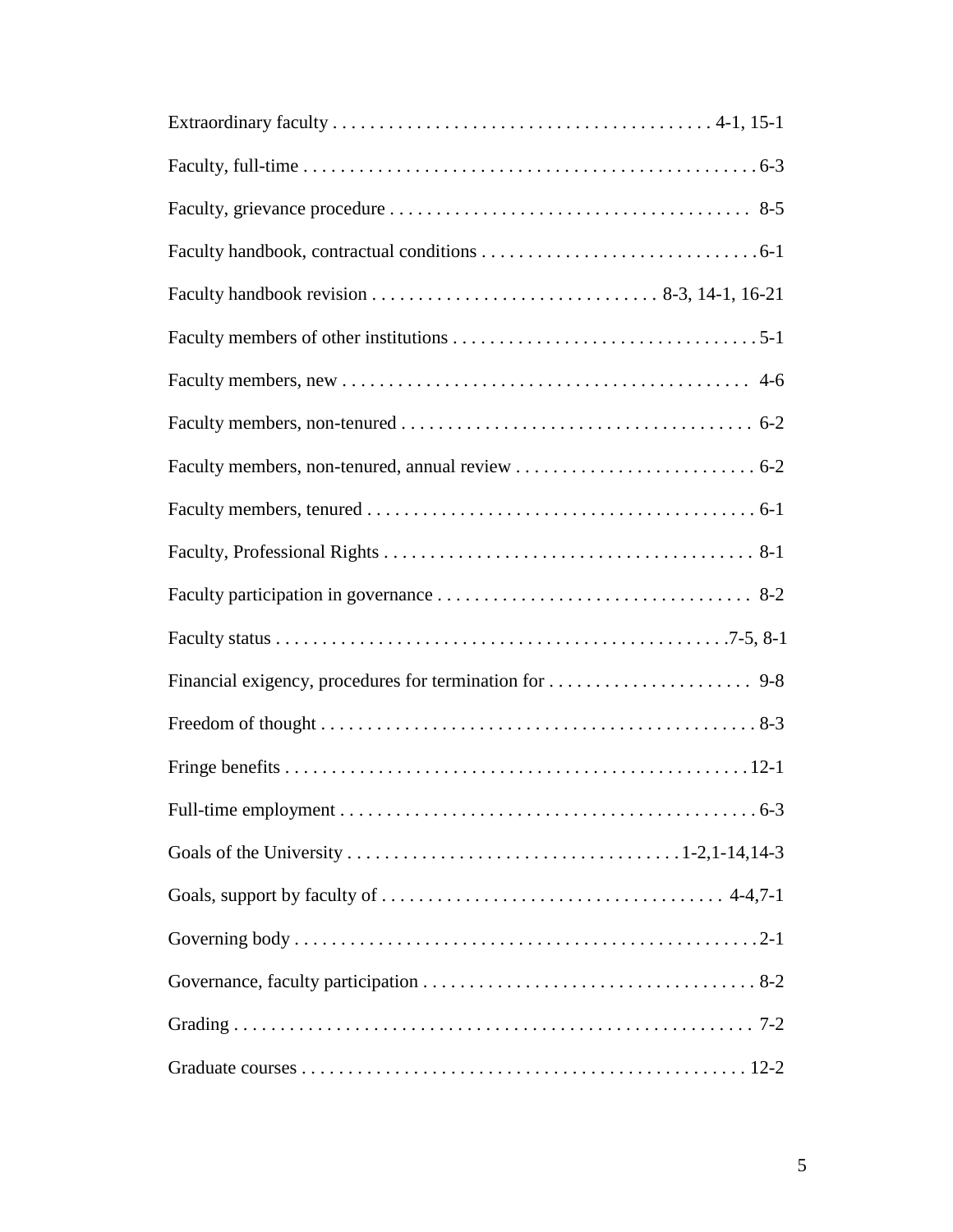| $16-20$ |
|---------|
|         |
|         |
|         |
|         |
|         |
|         |
|         |
|         |
|         |
|         |
|         |
|         |
|         |
|         |
|         |
|         |
|         |
|         |
|         |
|         |
|         |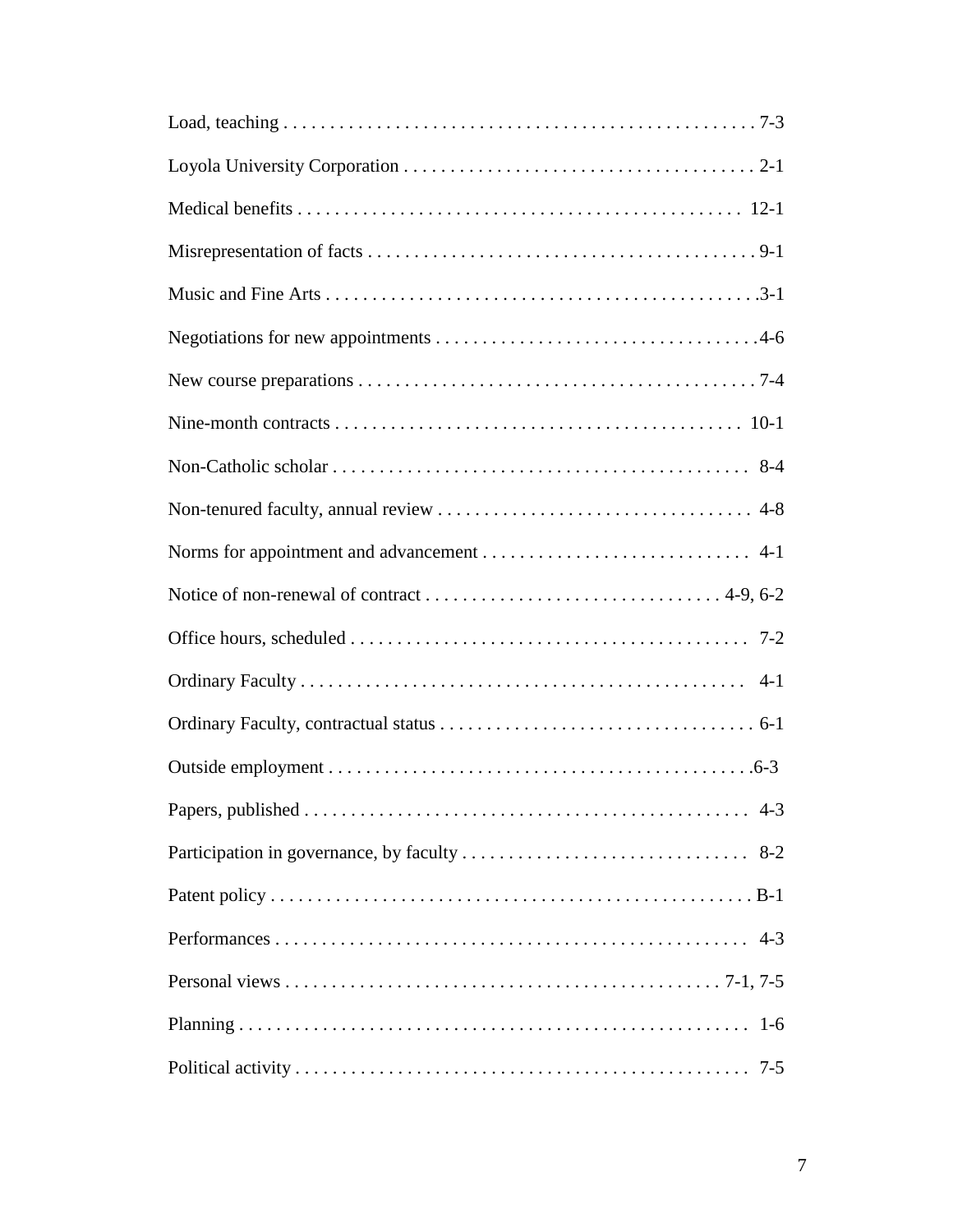| $9-1$   |
|---------|
| $4-9$   |
| $9 - 2$ |
| $9 - 3$ |
|         |
|         |
|         |
|         |
|         |
|         |
|         |
| $15-1$  |
|         |
|         |
| $15-1$  |
|         |
|         |
|         |
|         |
|         |
|         |
|         |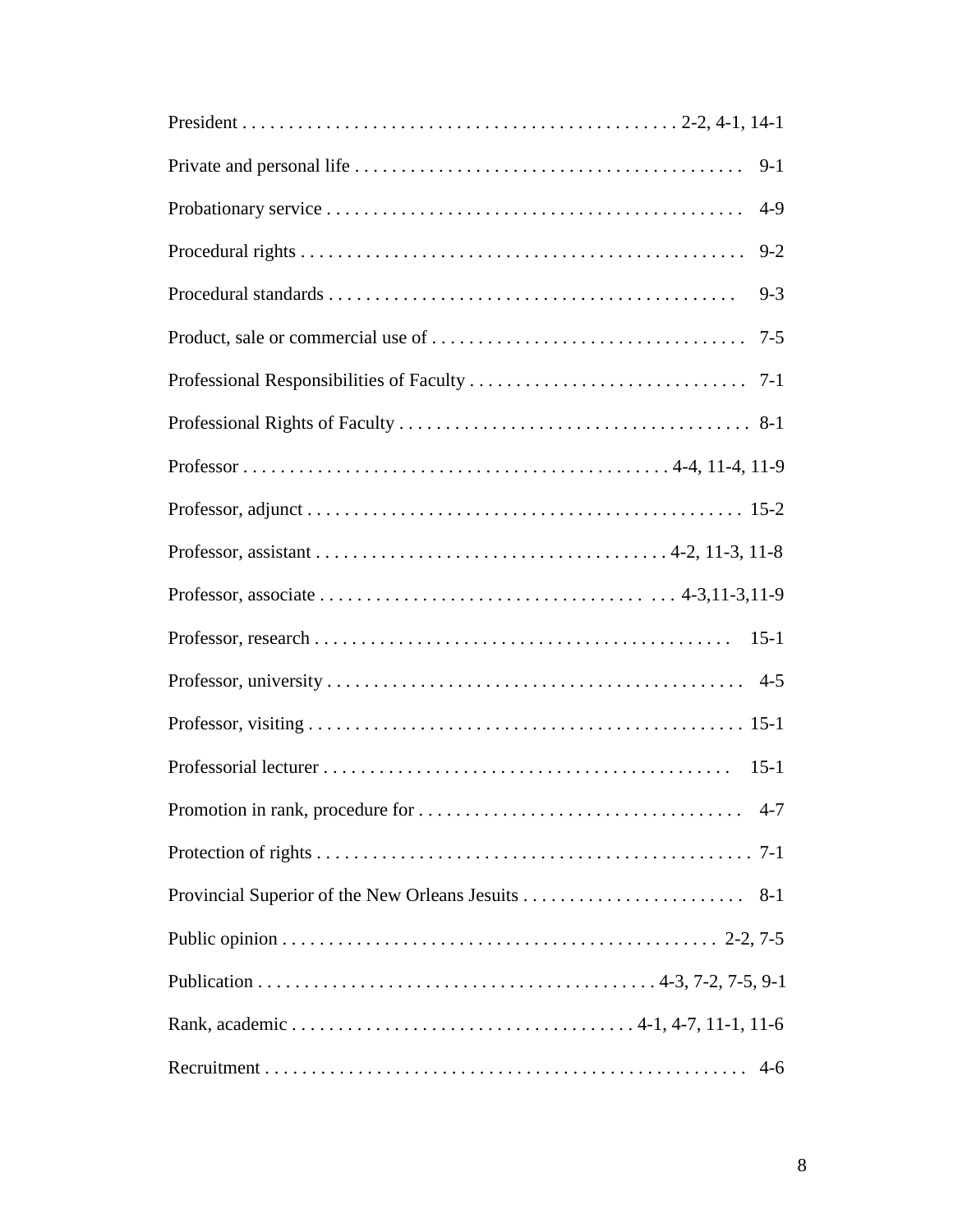| $7-1$                                                  |
|--------------------------------------------------------|
|                                                        |
|                                                        |
|                                                        |
|                                                        |
|                                                        |
|                                                        |
| Sexual Harassment, Policy & Procedure 1-15, 1-16, 1-17 |
|                                                        |
| Standing council for academic planning 1-4, 9-7, 16-12 |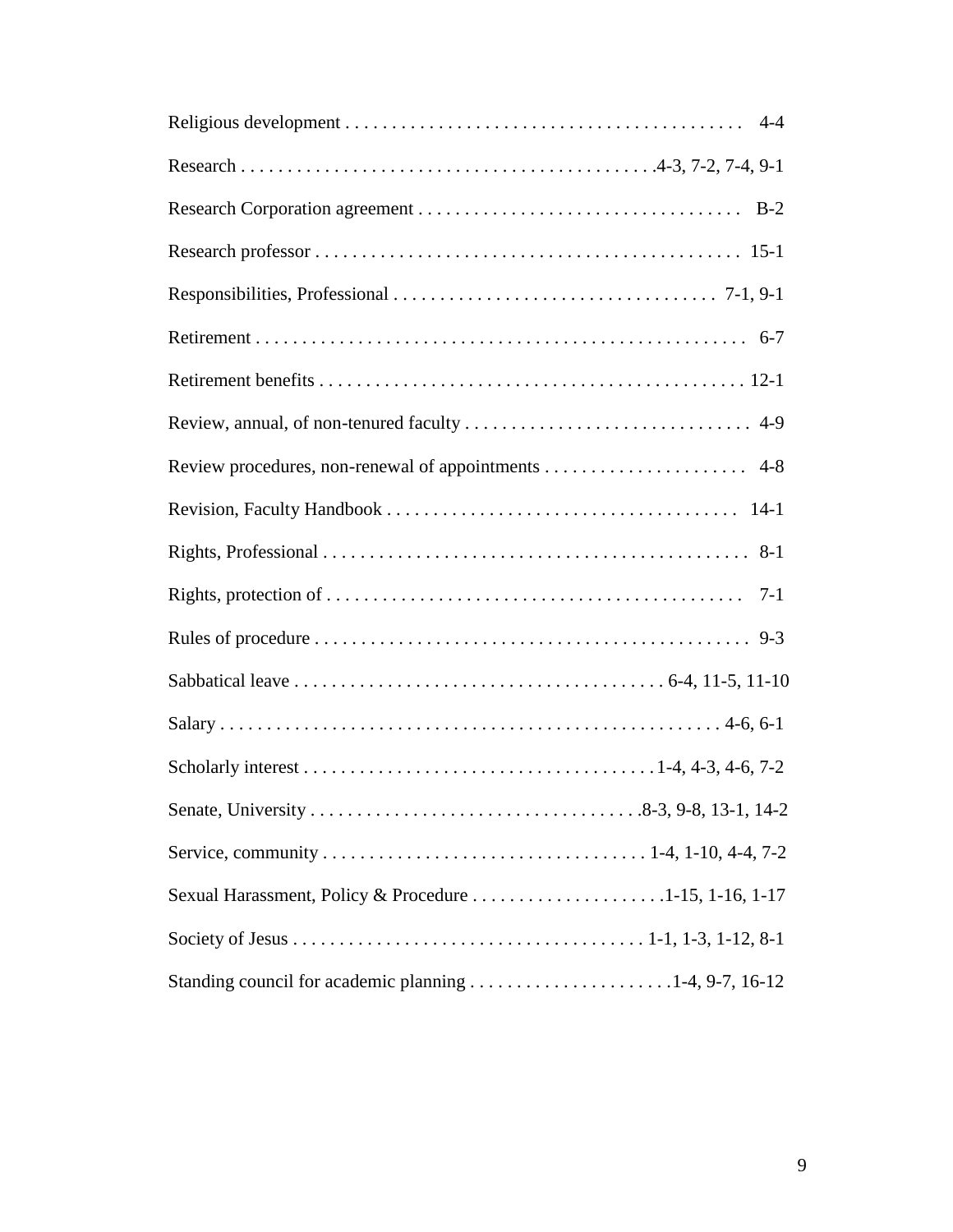| $9 - 7$ |
|---------|
| $9 - 9$ |
|         |
|         |
|         |
|         |